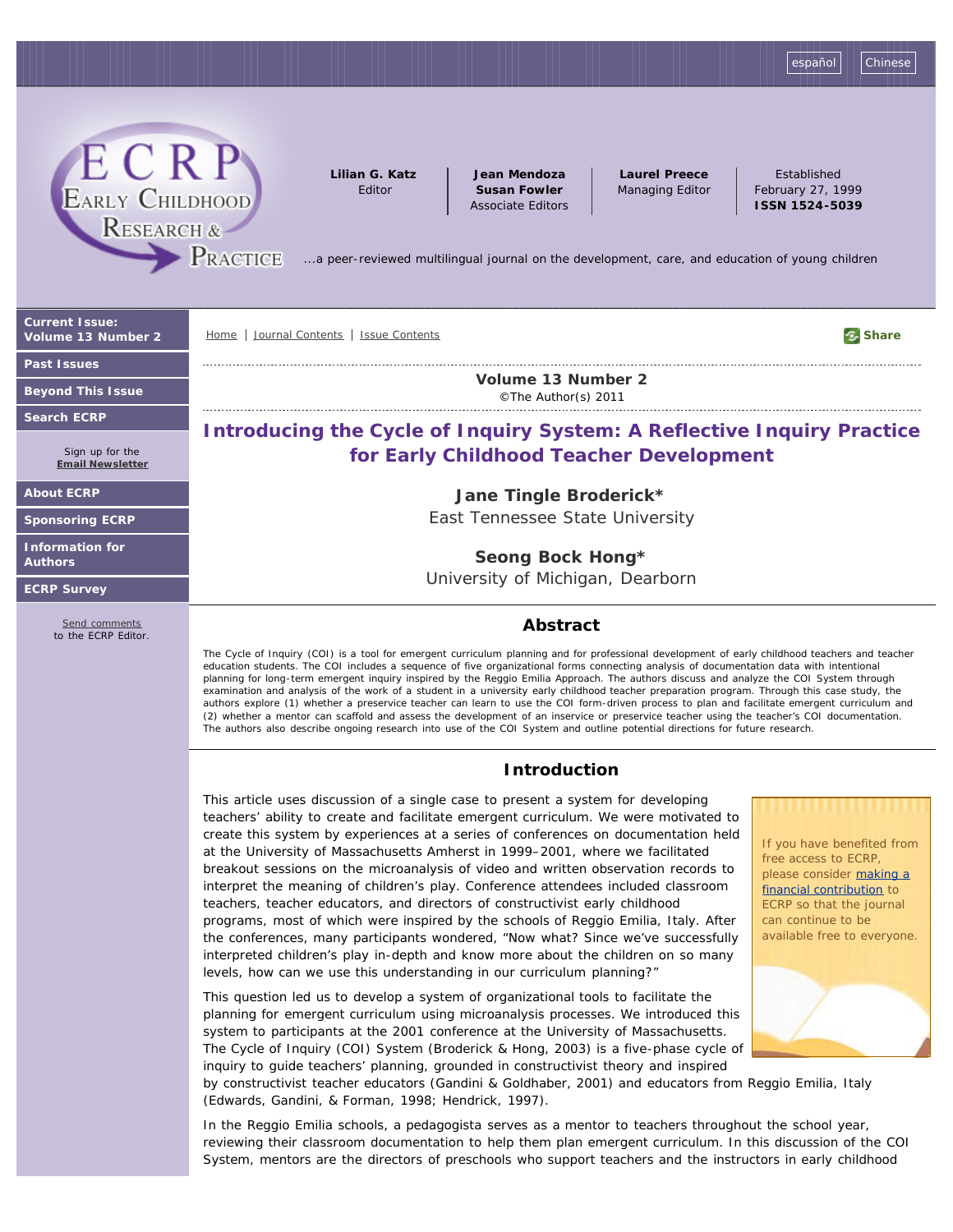courses who instruct preservice teachers. *Teachers* are the individuals working in preschool classrooms with children. They may be experienced teachers, novices, or preservice teachers completing fieldwork.

We have piloted the use of this system with preservice and inservice teachers for 7 years at our universities and in the field. In this pilot work, the classroom teachers have used the COI forms to guide their development of emergent inquiry curriculum in the classroom. The mentor reviews the teacher's completed COI forms in collaborative meetings with the teacher and guides and scaffolds the teacher's planning processes. This article focuses on one undergraduate preservice teacher's use of the COI System under the mentorship of one of the authors.

## **Literature Review**

Reflective inquiry has often been associated with science and math curriculum. In those domains, educators recognize the importance of developing strong skills related to questioning, observing, collecting data, reflection, analysis, and generating hypotheses. These skills, organized into procedural steps, provide a structure for scientific inquiry (Elstgeest, 2001; Epstein, 2003; Hoisington, 2002; Thomson, 1969). In many early childhood settings, these aforementioned elements of inquiry are most often categorized as "cognitive development."

According to constructivist theory (e.g., Piaget, 1977), children construct their knowledge through the interaction of their ideas with the world, both social and physical. According to this theory, teachers cannot transmit knowledge to children, but they may facilitate learning. Constructivist teachers provide environments that are conducive to children's continual construction of new knowledge. Constructivist teachers are also informed by Vygotsky's theory that children learn within the context of interactions with peers and adults who provide challenges to and support for children's construction of meaning within the context of day-to-day experiences. The child's interest in making sense of his world forms an internal motivation to engage in experiences that promote continual learning (Chaillé, 2008; Forman & Kuschner, 1983; DeVries, Zan, Hildebrandt, Edmiaston, & Sales, 2002).

In their curriculum planning, teachers often focus on discrete skill development within learning domains, rather than on specific aspects of children's thinking (Fromberg, 2003). In contrast, constructivist educators embrace principles of inquiry as a "state of mind." They rely on careful reflective practice as a basis for the learning and for development processes, continually examining what they are trying to teach and what children are learning. They emphasize the promotion of reasoning through observing, questioning, revisiting previous experiences, and elaborating specific understandings through representation in many media (Fosnot, 1996; DeVries et al., 2002; Forman & Kuschner, 1983). Developing, interpreting, and understanding children's ideas that can be observed in their play are central to constructivist curriculum planning (Duckworth, 2006; Chaillé, 2008).

Constructivist teachers seek to build on children's existing knowledge through developmentally appropriate means, capitalizing on children's intrinsic motivation. In a constructivist classroom, the curriculum emerges from the children's interactions with the environment and with others "in the moment," with teachers helping children think about the relationships among their experiences, which Chaillé (2008) calls the "Big Ideas." These Big Ideas support and extend the purposes of the children's play (Chaillé, 2008; Duckworth, 2006) and allow for many entry points for study.

Planning around children's Big Ideas is sometimes referred to as an emergent curriculum (Chaillé, 2008). In an emergent curriculum, "participants bring their own genuine responses to the topic and collaboratively create the course to follow out of these multiple connections" (Wien, 2008, p. 5).

High-quality documentation that includes teachers' interpretations of children's ideas is a key to successfully planning emergent inquiry curricula. Reggio educators, for example, use documentation as a reflective tool for "making children's thinking visible," so their curriculum planning can follow the children's lead. Following the child's lead is not a "go with the flow" process; it is a reflective process that requires a pedagogy of listening (Rinaldi, 2006), in which teachers observe and carefully analyze and interpret children's ideas and interests and then take responsibility for facilitating the children's explorations of those ideas and interests (Chaillé, 2008).

Emergent curriculum may rely on reflective inquiry tools such as video, photographs, or written records (or some combination of these) to enable careful observation of children. It may also rely on written documentation of teachers' reflective conversations related to their records of children's play. Teachers use these data to build the rationale for their planning (Chaillé, 2008; Gandini & Goldhaber, 2001; Carter & Curtis, 1994; Hendrick, 1997).

The phases of this process have been articulated as a *cycle of inquiry* (Gandini & Goldhaber, 2001) and form the basis of the COI System (Broderick & Hong, 2003, 2005, 2007). All phases of this cycle are referenced elsewhere (see, e.g., Gandini & Goldhaber, 2001; Wien, 2008; Giudici, Rinaldi, & Krechevsky, 2001). With the COI System, we attempt to organize the relevant concepts and activities (e.g., observation, reflection, and planning) into a unified system that teachers can use as a guide through each phase of planning and facilitating emergent curriculum in their classrooms.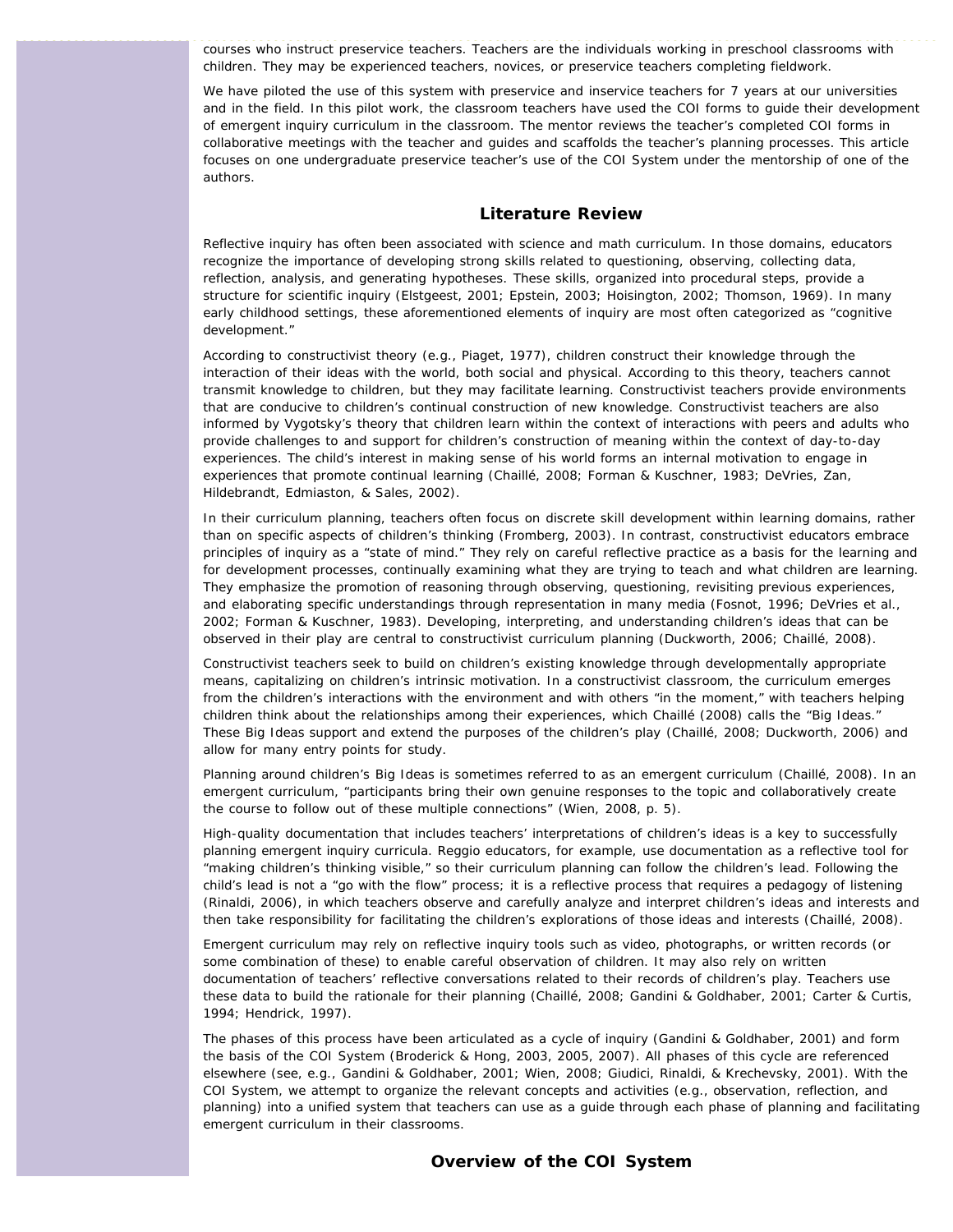The COI System is a tool for teachers to develop an understanding of emergent inquiry as an active research method of curriculum development. The five sections in the COI System (Broderick & Hong, 2007) are represented in Figure 1: (1) Observe, (2) Develop hypotheses, (3) Plan research questions, (4) Plan interventions to guide the thinking of children, and (5) Set up and facilitate play.



*Figure 1. Diagram of Cycle of Inquiry System.*

These five sections help to structure and document teachers' thinking, linking their observation data to records of their planning in a continuous and interactive process. Each section is represented by a form for recording relevant data (Figures 2a–2e). Teachers' reflective examination throughout the process allows them to act with intent.



[View Figure 2a:](http://ecrp.uiuc.edu/figures/v13n2-broderick/figure2a.pdf) [Documentation Record Form](http://ecrp.uiuc.edu/figures/v13n2-broderick/figure2a.pdf)



[View Figure 2b:](http://ecrp.uiuc.edu/figures/v13n2-broderick/figure2b.pdf) [Interpretation Form](http://ecrp.uiuc.edu/figures/v13n2-broderick/figure2b.pdf)



[View Figure 2c:](http://ecrp.uiuc.edu/figures/v13n2-broderick/figure2c.pdf) [Inquiry Planning Form](http://ecrp.uiuc.edu/figures/v13n2-broderick/figure2c.pdf)



[View Figure 2d:](http://ecrp.uiuc.edu/figures/v13n2-broderick/figure2d.pdf)  [Implementation Form](http://ecrp.uiuc.edu/figures/v13n2-broderick/figure2d.pdf)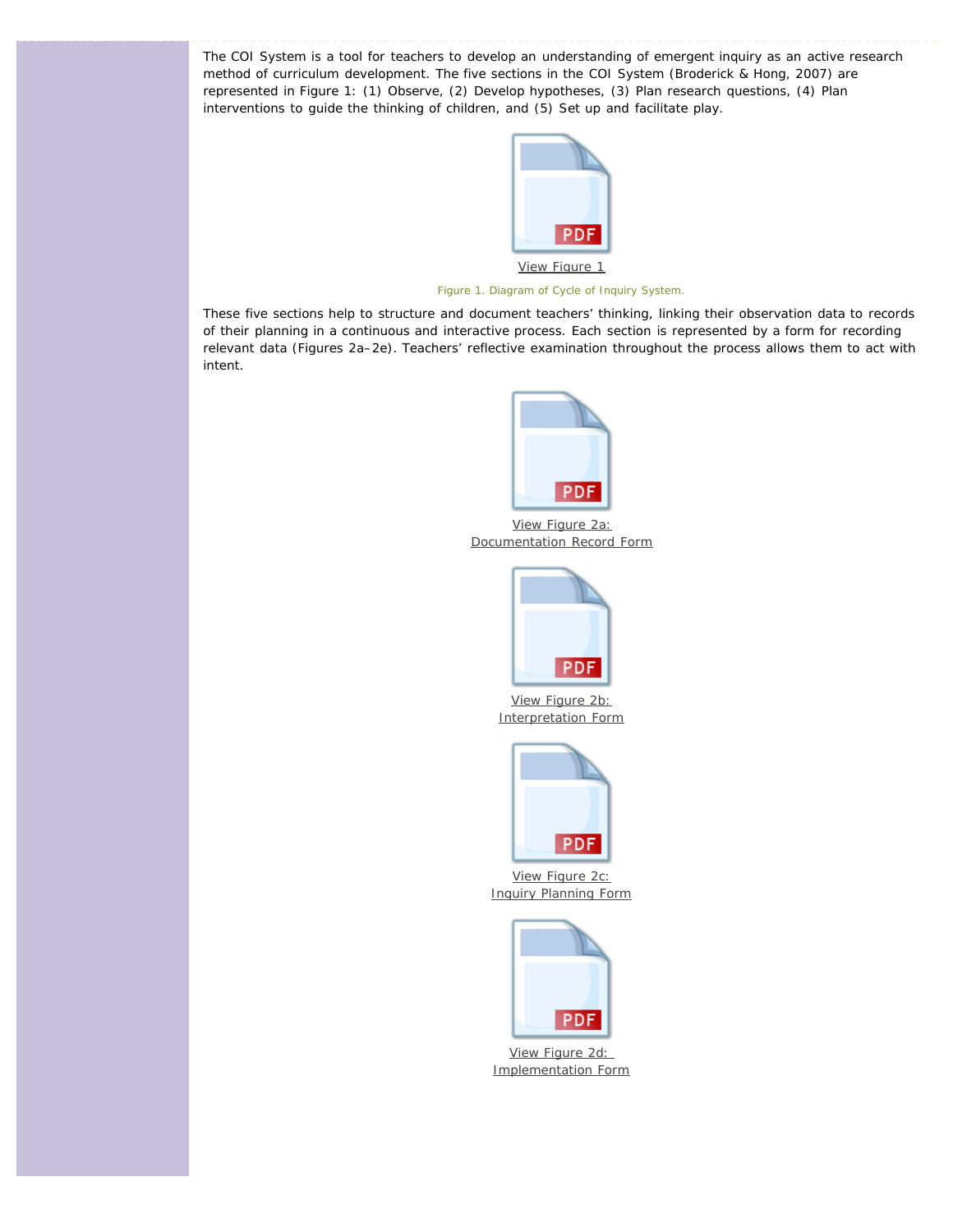![](_page_3_Picture_0.jpeg)

In our practice, the COI System serves as documentation that helps to guide teachers toward focusing on children's thinking, rather than on "ages and stages" milestones, with the goal of supporting long-term inquiry in their classrooms.

## **Documentation as an Interactive Process**

According to Goldhaber (2009), *documentation* is most often used as a noun referencing the many forms of records kept for tracking data or as a collection of data to help assess developmental levels of young children. But Goldhaber (2009) goes on to say that documentation is also a noun that names a process. We regard documentation as the process of creating and interpreting collectively all the records that teachers produce as tools for assessment and planning—including observation records (video, written records, photos, audio records) and records of teachers' reflections about children's thinking. Thus, documentation provides data to illuminate the purposes and processes of children's play.

The interpretive process of documentation begins with teachers making decisions about what to observe and how to document their observations; these observations must focus on play that is likely to help children explore their developing theories and interpretations of the world. Research (Hong, 1998; Broderick, 2004) shows that certain aspects of technology affect the teachers' mind-sets in different ways while they are creating documentation. For example, observers using video technology to document children's play with the intention of understanding children's theories are more successful in understanding the meaning of the play than are observers using 35-mm cameras. Still cameras force teachers to focus on split seconds of reality, and they are less likely to experience documentation as linking one event to another across time. This effect extends beyond observation into the teachers' reflection, analysis, and planning. Teachers using still cameras have more difficulty in extending children's play into long-term inquiry.

#### **Teacher's Plans as Interventions That Guide and Extend Children's Thinking**

During any given phase of the COI, a teacher studies or analyzes his or her own observations of children, interprets what the children's thinking might be at a specific moment, then develops a hypothesis regarding the children's activity (e.g., what the children's "goals" might be during a specific play episode or what their rationale might be for using specific materials to reach those goals). Teachers are also asked to think divergently about what possible interventions they might facilitate (e.g., questioning, conversation, revisiting previous play, or re-representing with new materials) to promote higher levels of inquiry. Careful consideration of children's intentions enables teachers to choose questions and materials that challenge children to explore, experiment, ask their own questions, and solve problems.

Without documentation such as the COI forms, a good teacher may develop hypotheses about children's thinking that are subsequently lost from her memory. Documenting their own thinking about materials and the questions they develop from their hypotheses helps teachers remember what they have done or considered doing with children in their classrooms. Teachers and mentors can reflect on these plans to assess successes and develop future interventions.

#### **Accountability**

An emergent curriculum provides ample opportunities for children to meet and even exceed state and national learning standards. Because they focus their planning on children's thinking rather than on meeting standards, teachers who use the COI System record standards that children met at the end of a cycle of learning. The COI System supports teacher accountability by requiring teachers to keep records of their own thinking processes and the thinking and learning of children. The structured COI forms help teachers who are new to emergent inquiry practices, as well as those who are more familiar with them, to internalize an understanding of the COI process. Teachers become aware of what they need to document and may invent their own methods without strictly adhering to the COI forms. In any case, the forms enable the teacher and the mentor to make the planning, the teaching, and the learning visible.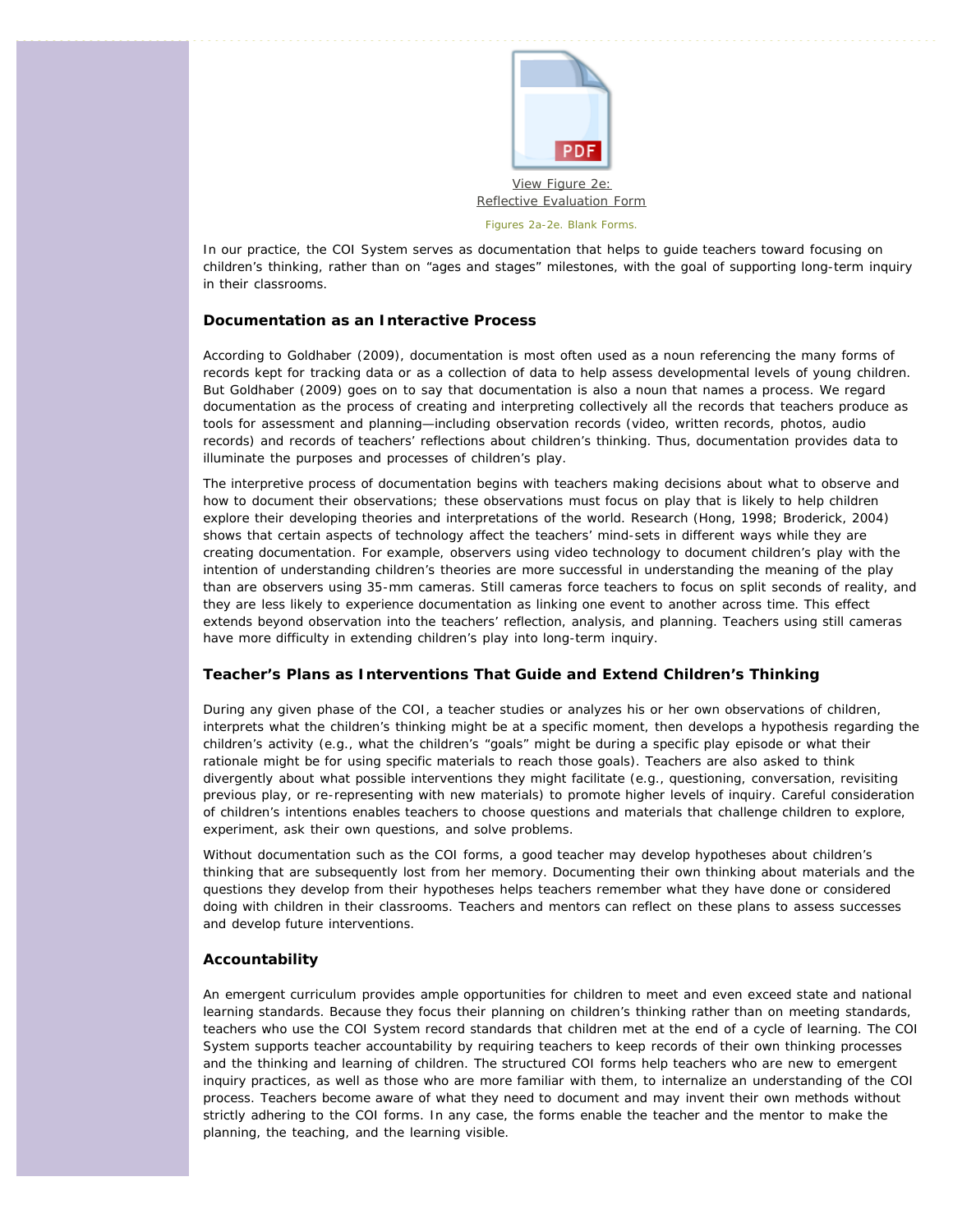#### **Methods**

#### **Purpose of the Study**

The following questions were part of our overall focus and our analysis of individuals' work. Can a preservice teacher learn to use the COI form-driven process to plan and facilitate emergent curriculum? Can a mentor scaffold and assess the development of an inservice or preservice teacher using the teacher's COI documentation? The case addressed here was part of our ongoing exploration of the use of the COI with teachers and preservice teachers.

#### **Context**

The COI System is used at East Tennessee State University (ETSU) each semester with approximately 28 students in a 3-credit undergraduate creative development course. It is also used at the University of Michigan-Dearborn (UM-D) in a 3-credit teaching strategies course paired with a concurrent 1-credit practicum—the early childhood students' first methods courses. These courses offer students at both universities their first opportunity to record details of children's actions and words and their first experience with interpretive analysis related to children's thinking and strategies. At both universities, the early childhood programs and lab school sites follow constructivist principles, their state standards, and National Association for the Education of Young Children (NAEYC) guidelines. The programs at both sites are accredited by NAEYC.

Students at both sites learn to use the COI System to guide emergent inquiry, first with a group of peers and later with children in a preschool classroom. Students are organized into groups of three, and groups are paired in a role-playing exercise in which one group develops an emergent curriculum for the other. The course instructor prepares a set of materials to begin the inquiry (Broderick & Hong, 2005). Through this process, students become reacquainted with play and with materials that many have not been exposed to since childhood. Each group of three takes turns using the COI System to document the group's observations of the partner group's play—to interpret the meaning of the play; to hypothesize about the partner group's thinking, strategies, and goals; and to plan for and guide the next cycle. This introduction takes students through four cycles of inquiry using the COI System. It is followed by fieldwork during which each group of three is assigned to a university laboratory preschool classroom to plan and facilitate five cycles of inquiry. At UM-D, because of the additional time allowed by using the COI in two courses, each student presents his or her first COI documentation from fieldwork to the whole class to get feedback from a range of peers.

Each semester, the size of groups and number of cycles may vary slightly depending on enrollment, scheduling, and other factors. Based on our review of their COI documentation, we may mentor certain students to spend more time on the completion of their COI documents, which slows their process so that they complete fewer overall cycles.

The mentoring university faculty member uses students' COI documentation to assess and guide their processes. Students also receive feedback from peers as they learn to use the COI System. The courses are structured so that their play among peers, the implementation of play with children at the lab school, and all planning take place during class meeting times, which allows their mentor/instructor to observe them with children and to mentor during their planning processes. Additionally, the teachers in the students' assigned laboratory preschool classrooms provide feedback based on the documentation in their COI forms on site during the field assignment. The COI forms and the students' reflections on their experiences with the COI process are course materials that are collected as COI data with permission from students.

#### **Participants**

The authors are early childhood professors at two universities who have developed, used, and adapted the COI System over a period of about 7 years.

We selected the data for this report at random from COI files collected over 5 years in which students in our classes completed all five sections of all five cycles of inquiry with children. The data presented and analyzed here are from COI forms completed by one student in her first two of the five cycles with young children in her coursework. Kelly, a junior at the University of Michigan-Dearborn, was in her early 20s at the time and had little experience working with young children in school settings. She was in her first semester of early childhood coursework.

## **Using the COI System: Data from Kelly**

In each of the following sections, we describe one component of the COI System through the example of Kelly's use of the system in the practicum course, and we provide basic analysis of Kelly's work. We refer here to the teacher educator as the mentor and the preservice teacher as the teacher.

#### **Documentation Record Section**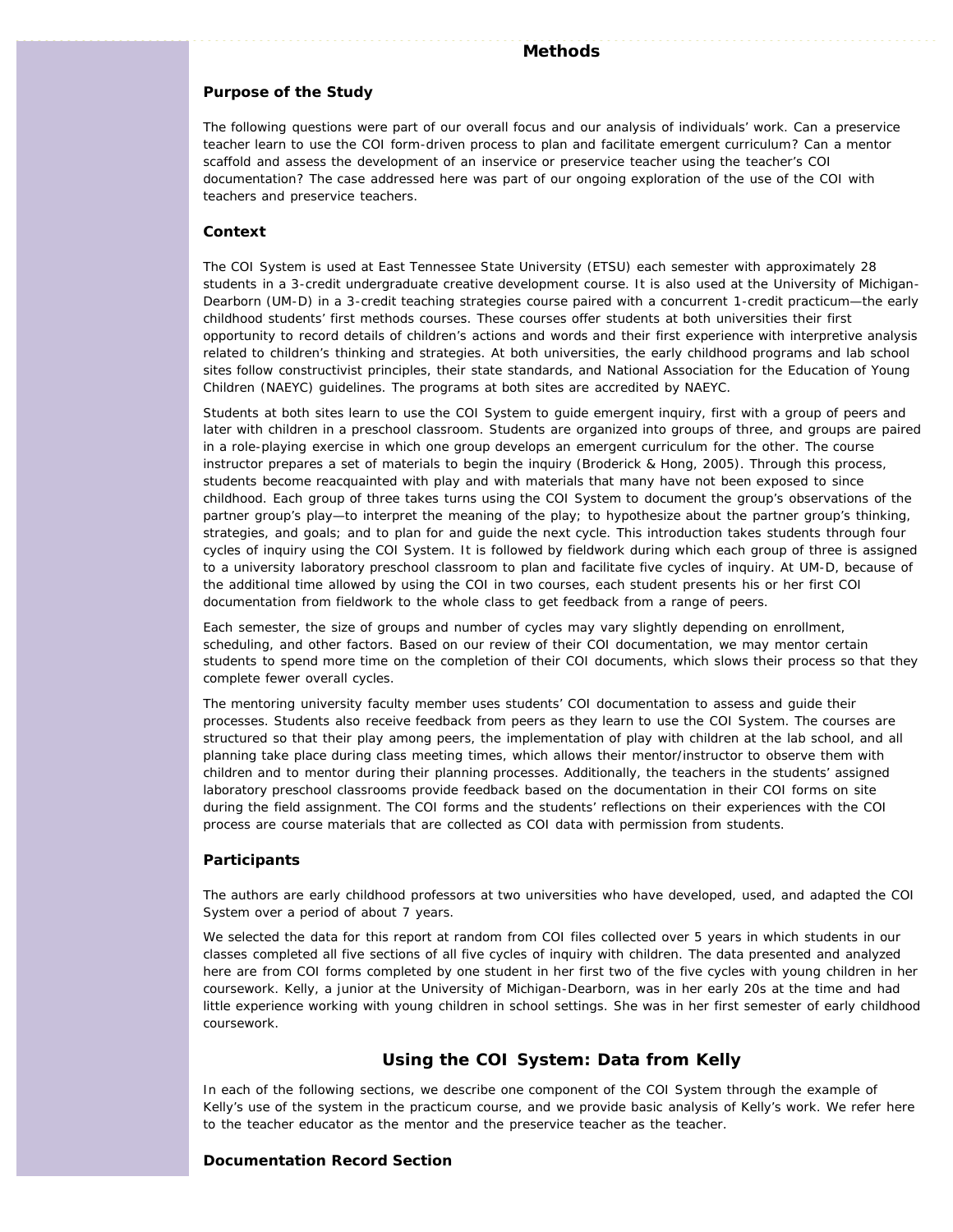The Documentation Record Section of the COI juxtaposes teachers' running observation records with things that they may wonder about during or after their observations of play.

The teacher's focus during a cycle is on play that engages children for periods of time during which they collaborate and negotiate through interactions involving language, gestures, and materials. The wonderings section of this form is the first step in the pedagogy of listening and developing an intentional focus. The prompt in the wonderings section guides teachers to reflect on their observation records and consider the play from the children's perspective.

Figures 3a–3d are the four pages of observation data documented by Kelly as she used this method for the first time. Students use color-coding to differentiate children's words, the teacher's words, and the actions of any participants. In this record, the red represents children's dialogue, and the black represents the actions. If teacher dialogue were included, it would be represented in blue. These distinctions make it easy to revisit and quickly locate the actions and words of specific children or adults.

![](_page_5_Figure_3.jpeg)

As mentors, we note that Kelly, a novice, is able to stand back to observe and listen. She also becomes an active participant as she notes her wonderings, which guide her to logical conclusions about what she observes.

We encourage teachers to document complete episodes that capture the complex evolution of children's play. The example in Figures 3a–3d demonstrates the importance of recording children's nonverbal actions, not just their dialogue. Kelly learns about Alec's knowledge about and strategies for using his hand to stop the ball. She questions whether he knows to use another method. Actions reveal much about an individual's strategies and goals and are of particular importance when teachers using the COI System record observations. For example, some children may not play with others for reasons related to developmental stage or individual characteristics. A teacher's careful observation records provide data for learning about these children's strategies and goals during play and support planning of curriculum to meet their needs and those of all their classmates.

#### **Interpretation of Knowledge and Thinking Section**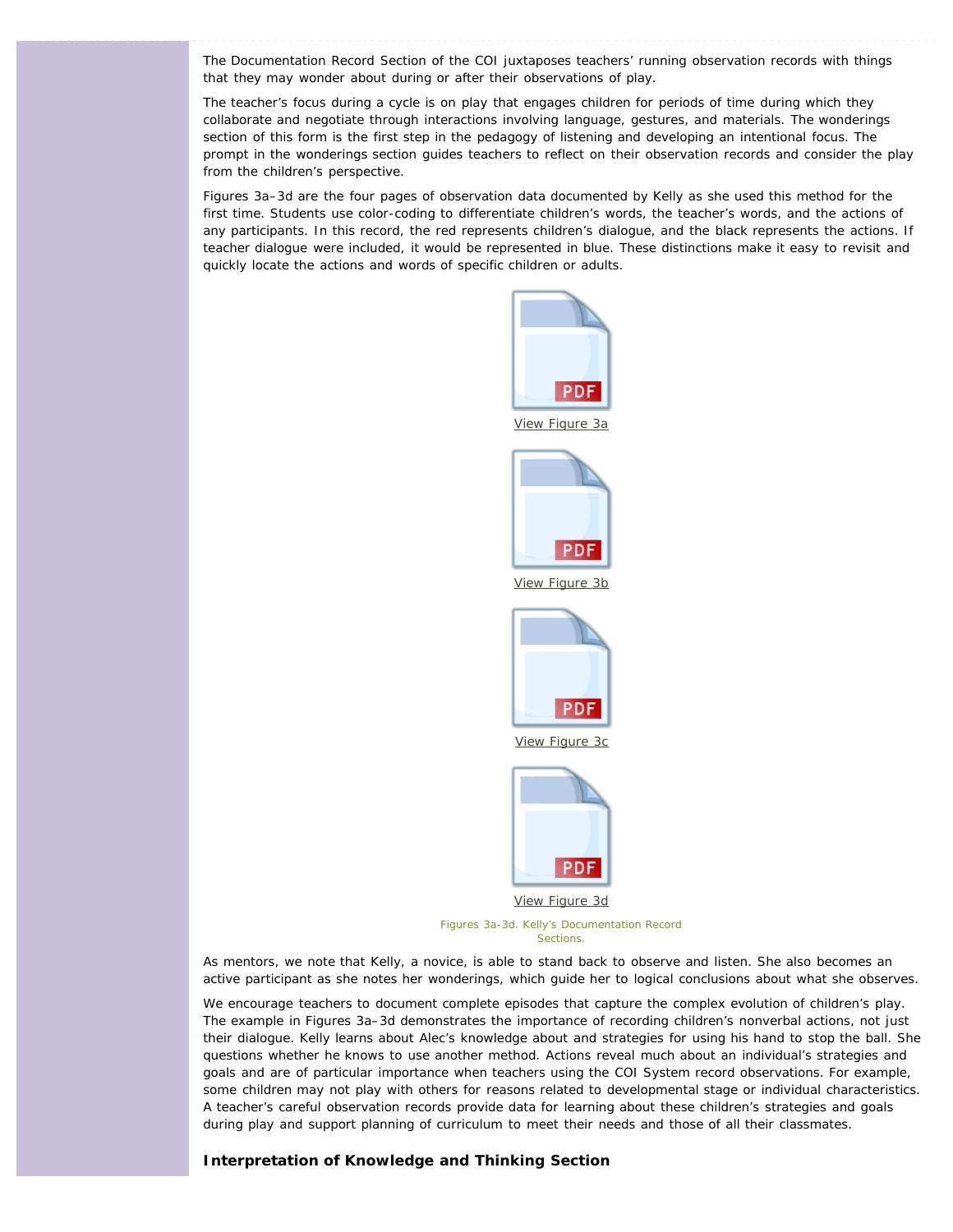In this section of the COI, teachers develop an in-depth analysis that builds on the data and wonderings in the Documentation Record. We encourage teachers to articulate hypotheses (best guesses) about the children's intentions and strategies during play using descriptive language in paragraph form. These elaborations provide a context for understanding the specific play episode, including the theories particular to these children in this context, and suggest multiple lines of inquiry. The teacher can revisit this record immediately to plan for ways to extend the children's thinking. The record can also be revisited later to enable the teacher to see development of her ideas over time. It also provides the mentor with evidence of the preservice teachers' thinking during a university field experience. Finally, administrators can use this section of the COI to revisit the thinking of teachers in their schools for the purpose of providing appropriate professional development.

In Figure 4 (hypotheses), Kelly shares "aha" moments in which she recognizes that the children's goals for the play that she has observed appear to focus on directing and sustaining play. Her intentional look at her data reveals to Kelly that while the play she observed centered on exchanges that emphasized skill development with the ball (turn taking and learning to roll), it is also layered with children's complex social interaction strategies.

![](_page_6_Picture_2.jpeg)

*Figure 4. Kelly's Completed Interpretation of Children's Knowledge and Thinking Form.*

Kelly acknowledges Mary's role as the director of the play. She is aware of the complexity of Alec's intention to follow Mary's cues and not welcome Stephen. Kelly develops a hypothesis that Alec is waiting for the right timing for Mary to accept a new person, Stephen, into the play. Kelly documents Stephen's perseverance in strategizing multiple attempts to enter the play:

I want to sit by you Alec; Can we have the ball now?; Stephen shows Alec the long strand of tape with the rest of the roll still attached at the bottom of the strand; Stephen walked up to Mary and stood closely to see if she had the ball; Stephen walked by Alec somewhat close; Hey Mary, can you pass it to everyone else? Can you pass it to me and Alec and we'll pass it to you too.

Kelly's corresponding hypotheses include the following:

Mary knew that she did not have another ball in her bag; I wonder if she was thinking that there was not another ball if Stephen would leave her and Alec alone.

Mary seems happier now to start the game again now that it is just her and Alec.

This is interesting. Stephen did not really touch either child. I wonder if M and A are now both trying to be in control and are seeing Stephen as a way to let out their aggressions over this tension.

Kelly articulates her thoughts on the social interactions and prepares to move beyond planning related to children's physical development toward organizing ways to foster children's social interaction strategies.

#### **Developing Research Questions Section**

Development of research questions by the teacher is crucial to the action research purposes of the COI. In this section, teachers consider possible ways to facilitate the children's learning or development. Their research questions connect the "so what?" of the play they have observed and documented (that is, what might it mean?) with the "now what?" of intentional planning. Teachers may formulate these questions in two ways: by studying their own ideas about the children's play ("What can I learn about the children?") or by studying the concepts evident in the children's play interactions ("What are the children thinking and what do they want to know?").

A teacher's questions will be related to her interpretations of the Big Ideas in the observed play. The teacher looks for documentation of inspirations or insights expressed by the children and for concepts that may engage them and that will allow for further study with many entry points (Chaillé, 2008; Duckworth, 2006).

Teachers are also asked to match at least four intervention strategies with each research question in this section of the COI. In doing so, they develop fluency and flexibility with materials and questioning strategies that allow them to take risks and be open to the children's insights.

In our experience, teachers new to this process, such as Kelly, can successfully interpret the Big Ideas, but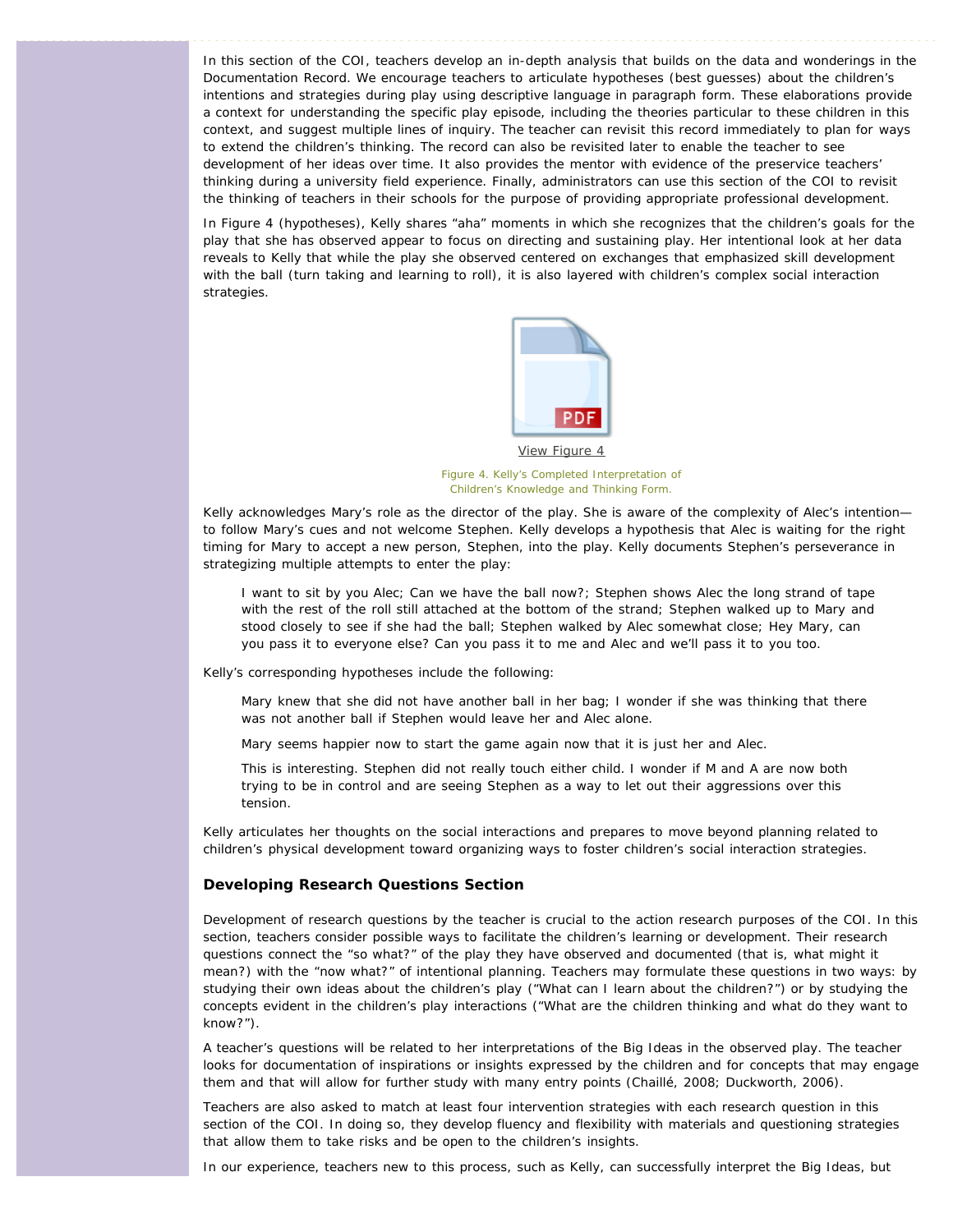they are often less certain what interventions to choose to facilitate further inquiry. In our example, Kelly's initial list of Big Ideas (see black type in Figure 5) may work more appropriately as intervention questions, which she has learned about through previous cycles of recording and planning. The continuous feedback that Kelly receives from her COI records allows her to reflect on her previous planning in relation to the children's responses. Through revisiting and reflection, she and other teachers can adjust their thinking and planning. We have found that like Kelly, most teachers need to enter the implementation phase in order to test their plans, learning from interactions with children what will and will not work.

![](_page_7_Picture_1.jpeg)

*Figure 5. Kelly's Developing Research Questions Section.*

We note that Kelly's initial suggestions are excellent for a novice. They are linked to her hypotheses about the children's knowledge and thinking and can be incorporated into a plan for play. In Figure 5, we highlight our own additional Big Ideas and intervention suggestions (in maroon type) to indicate what we as mentors would discuss with Kelly to support further development of multiple lines of inquiry. In fact, with time and practice, Kelly was able to plan for multiple lines of inquiry, leading from what she observed. As a next step, she sets up a plan based on her questions about the physics of the ball, which incorporates two of her research questions: What are other objects that roll? What about these objects make them easy to roll?

Developing these research questions is one of the most complex parts of the COI planning process. Equally complex is the process of choosing interventions, materials, and questions to facilitate children's ongoing inquiry*.* When learning to plan for children's emergent inquiry, we encourage teachers to be patient and reflective because this process of developing research questions to guide curriculum plans may feel new and challenging. Slowing down is an aspect of the creative process that allows insights to occur that can support inquiry (Harman & Rheingold, 1984). Educators in Reggio Emilia, for example, consider taking the time to both observe and interpret the data as an essential component of the inquiry process (Rinaldi, 2006). It is in this section of the COI System that teachers revisit their previous thinking, and the thinking of the children, and consider how and where to adjust intervention strategies in their plans to facilitate children's inquiry.

### **Inquiry Implementation Section**

In the Inquiry Implementation section, teachers revisit previous data one final time, formulating new connections between the observation data and their many layered analyses or perhaps confirming that the old connections were "spot on." This form frames teachers' thinking around all the concepts in the COI System, organizing the following inquiry elements—observing, developing hypotheses, developing research questions, developing interventions—into a plan for facilitating a next step in the children's continuous play cycle. In this planning section, teachers record (1) one line of inquiry or Big Idea to follow with the children, (2) the specific observation data that suggest that this inquiry is relevant and appropriate, (3) interventions (questions and materials, other) that the teacher might use to guide the children's thinking, (4) a plan for setting up the classroom materials for guiding the inquiry, and (5) a procedure for facilitating children's engagement in the anticipated play.

Often one of the teacher's previous research questions becomes the impetus for planning in this section, yet we frequently find that with a final revisiting many teachers reconstruct their earlier research questions into a collapsed or newly formulated, more complex question for study. One goal of emergent curriculum is to maintain an open-ended and uncertain stance about the direction of the inquiry and learning (Chaillé, 2008), but we have often found that having an implementation plan grounds the trajectory of the many potential lines of inquiry and intervention strategies that a teacher such as Kelly may have considered.

Having a plan, as well as several possible lines of inquiry, can help a teacher to remain flexible and prepared to recognize and value unexpected responses from children. This centers the teachers' thinking on the specific aspects of play for which they are planning and serves as a clear rationale for this evidence-based process. In our example (Figure 6), Kelly focuses on the idea that "for the game to be fun, it has to have rules." She chooses examples of evidence from her documented observation data to support her hypothesis: that Mary began a game with Alec by explaining it to him, and that she asked another child, "Is this fun?"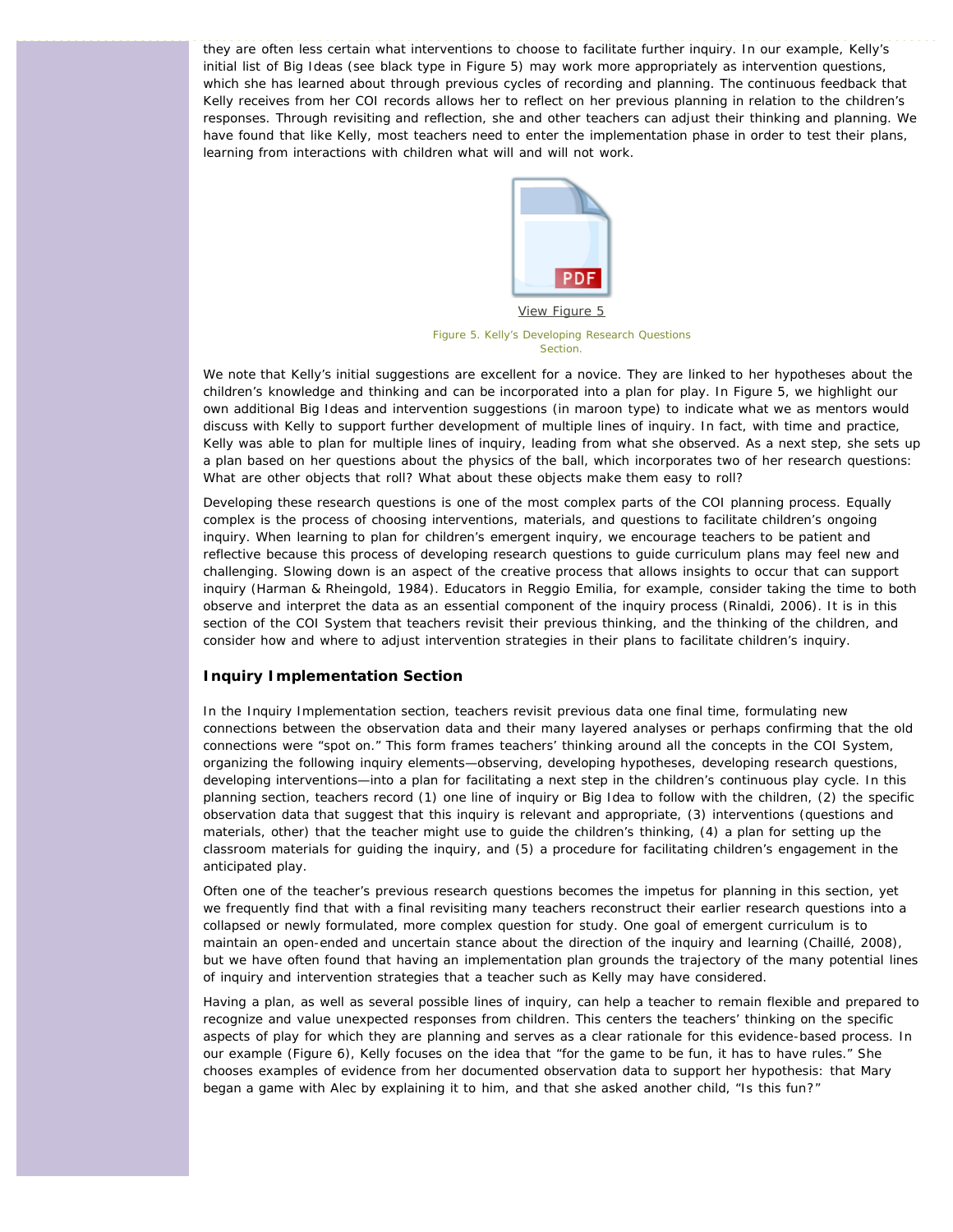![](_page_8_Picture_0.jpeg)

[View Figures 6a-6b](http://ecrp.uiuc.edu/figures/v13n2-broderick/figure6a-6b.pdf) *Figures 6a-6b. Kelly's Inquiry Implementation Section.*

Kelly seems to recognize the link between two of her research questions; she combines them in the Big Idea section of this form. In the Big Idea companion box, teachers list materials to be used as interventions. Kelly responds that she plans to present the children with various kinds of balls with the potential to roll (or not), which have enough distinctive qualities for each to be examined and compared to the others.

In the following box, teachers are asked to plan how they will set up these materials in ways that might prompt the children to play without verbal guidance or to pose their own problems or questions. Kelly describes a simple set up for the materials based on the rolling play she previously observed. She hypothesizes that her purpose (rolling the balls) will be apparent to the children in how she sets up the materials. She anticipates that setting a basket of the balls in the same area where she initially saw children rolling the ball together will be aesthetically inviting, motivating the children to remove and explore the items and learn about the properties related to rolling. Kelly also plans to place an easel in the center. We might assume that the easel is for writing the predictions about rolling and not rolling that she intends to elicit from the children, as indicated in the procedures section at the end of her form.

In the next box, teachers are asked to list the questions that they have planned to guide the play. Formulating questions that promote children's own questioning and reasoning helps to organize the teacher's thinking about the planned activities. This process, we have found, helps teachers ask their questions in a developmental sequence. We have found that having at least four questions allows for optimal consecutive flow. Kelly, however, poses three questions:

- 1. How does an object roll?
- 2. What about an object makes it easy to roll?
- 3. If an object rolls, will it also bounce?

Finally, Kelly uses the form to outline procedures for the planned explorations. In this part of the form, teachers sort out their ideas about how to follow the children's lead, how to facilitate without coercion, and how and when to ask questions. We expect that they learn that entering the play with their own questions is possible but not probable and that standing back and observing is more likely to result in the children developing their own ideas and questions. Kelly proposes to inform the children about the materials in an open-ended way and invite them to explore on their own terms. Referring to her first step, she might ask, "What is similar about each of these objects?" She anticipates that children will discover the rolling property of certain objects. Kelly's planned procedure begins with two open-ended steps. At step #3, we note that she returns to a more directive approach, with which she appears more comfortable; her strategy for prediction and testing children's knowledge is most likely related to her own prior, more didactic school experience. As mentors reviewing Kelly's documentation with her, we would note this as an area to focus on, to help her better understand the open-ended nature of emergent curriculum. Kelly's plan to use prediction shows some sophistication. However, we would want her to develop to the point that she would list it as an area for possible questioning in the "posing questions" box instead of listing it as a "necessary" procedural step.

Analyzing Kelly's forms, we see that her questions and procedure do not align. The *Inquiry Implementation form* helps us, as her mentors, to articulate where individuals like Kelly may need additional information or other support. In this instance, our goal would be to help Kelly learn to hold back from leading the children, instead allowing them to explore, wonder, and develop their own questions about the objects she provides. Perhaps rolling will not be the focus of their play. We would encourage Kelly to proceed with this plan, however, because we know that to construct her own understanding of teaching and learning, she must experience and reflect on what did and did not work. We recognize our concerns about Kelly, but we refrain from leading her.

#### **Inquiry Reflection Section**

At the end of each session with children, preservice teachers like Kelly meet with their instructors and classmates in their small groups. In these sessions, they write their reflections in the *Inquiry Reflection* section and talk with the mentor/instructor. This section concludes each cycle with a series of questions about the children's thinking during the previous play session, providing coherent closure to the episode and serving as a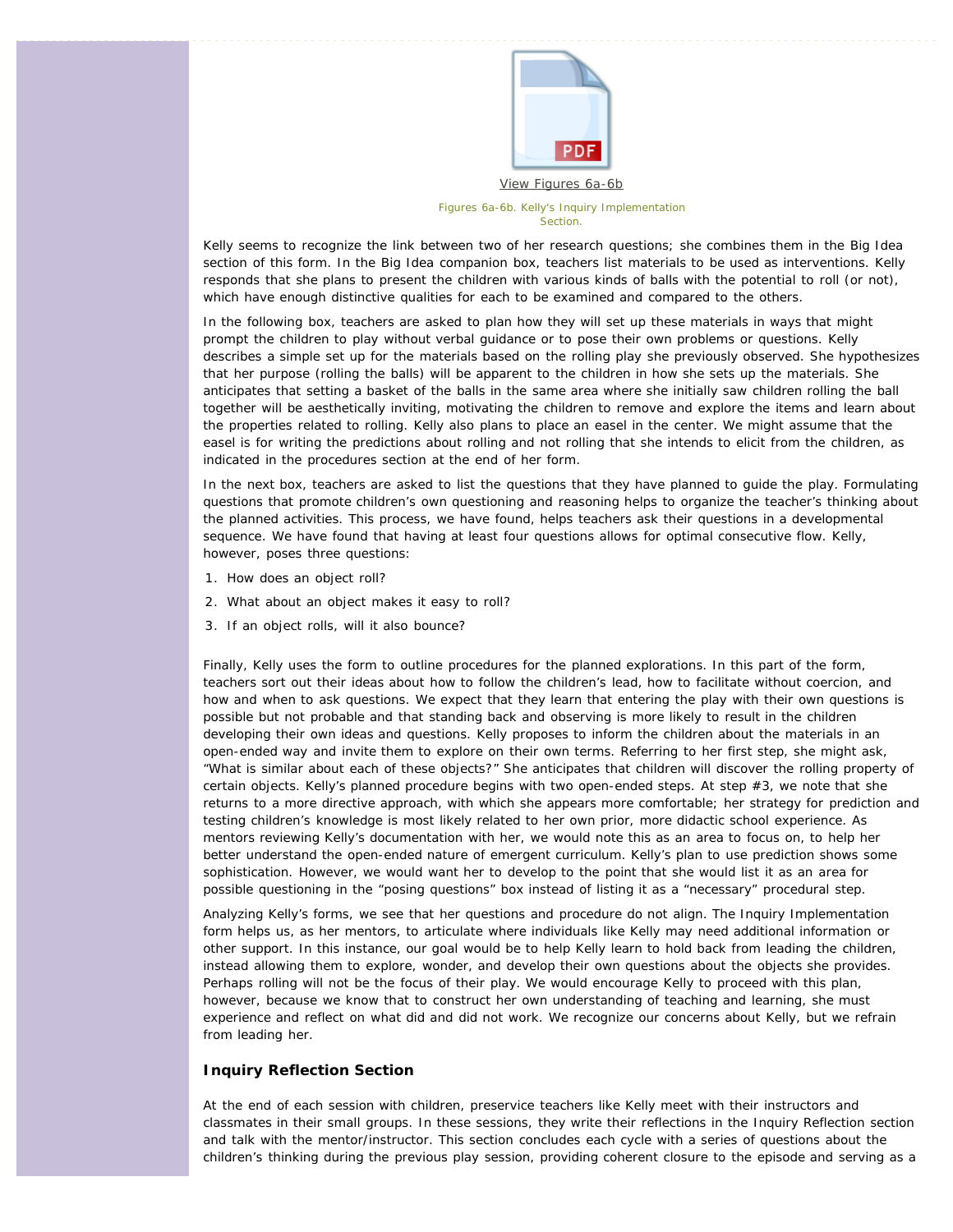transition for thinking forward to the next cycle. The questions help to prevent the teacher from planning a new, unrelated activity, which is a tendency of teachers who are new to planning for emergent inquiry.

The reflection section starts with a focus on the children's responses to the facilitated play experience. Kelly's reflection section (Figure 7) indicates that she found the children to be very interested in exploring the objects that she set out in the basket. She notes that they were having fun within what she perceived to be a random process. Next Kelly interprets what she believes the children learned and how they learned; she states that the children could identify which objects would and would not roll, that they could communicate about these properties, and that they based these distinctions on their own prior experience.

![](_page_9_Picture_2.jpeg)

*Figure 7. Kelly's Inquiry Reflection Section.*

Reflecting on what went well with this facilitation, Kelly comments that her set up of the materials successfully engaged the children; they immediately developed a game centered on rolling objects back and forth, picking up where they left off in the previous play session. We note that this time Kelly also highlights the children's social interactions.

Even though Kelly has observed the children to be fully engaged in their play, she indicates that she believes that what did not go well with this facilitation is that the children didn't follow through with all of her plan. They became involved in predicting, but she recognizes that her plan for eliciting predictions was too teacher directed; the children needed more time for their own exploration to unfold.

This portion of the COI thus provides an opportunity for Kelly to recognize a gap in her thinking and facilitation; in her next cycle, her work may reflect development of a new level of understanding.

Considering how to build on this learning is an important final reflection for Kelly. She has observed that children showed strong interest in playing with the objects and peers in a game format; therefore, she plans to ask children how they can create their own game. She also recognizes that presenting them with fewer material variables might help them focus on a game rather than on objects as they did when she provided multiple objects.

At the end of the COI Cycle, we ask teachers to review their documentation and record the state early learning standards that were met by the children. We believe that over time, teachers who use emergent inquiry will learn that children will not only meet, but exceed, these standards. Based on our mentoring experiences, we believe that when teachers plan with a mind-set of meeting specific standards, children in their classes tend to only meet those standards, which may limit many children from reaching their full potential. The purpose of this section of the COI System is to provide evidence of standards that were met to share with administrators who may not realize the value of play. New preservice teachers like Kelly may not record the full range of standards, or they may list standards that are not really applicable. They learn to record more effectively over time, based in part on feedback from mentors and from the classroom teachers with whom they are placed at the laboratory school.

## **Kelly's Second Inquiry Implementation Form**

COI forms completed by teachers who have had more experience guiding children's emergent inquiry will look quite different from our samples from Kelly's first use of the COI. The following form (Figure 8), for example, completed by Kelly during her next cycle, illustrates how her thinking has developed.

![](_page_9_Picture_11.jpeg)

[View figures 8a-8b](http://ecrp.uiuc.edu/figures/v13n2-broderick/figure8a-8b.pdf)

*Figures 8a-8b. Kelly's Second Inquiry Implementation Section.*

This form shows evidence that Kelly has dug more deeply into her documentation of previous play and has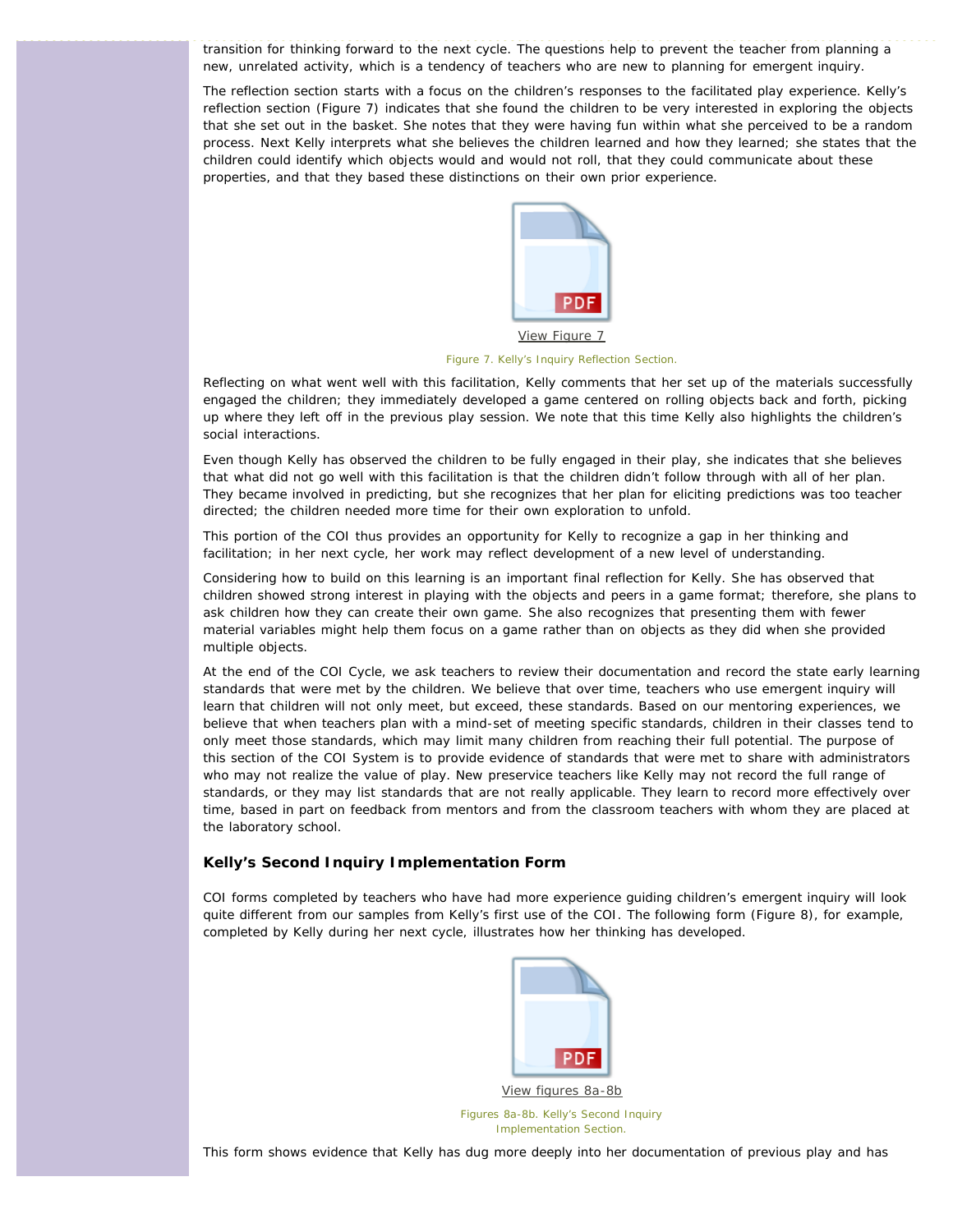moved beyond the idea that "games must have rules in order to be fun." She now addresses four major elements—object, player, game, and rules—and considers a fifth element—that games have rules. She believes that these four theories are supported by the evidence in the running record from her second COI: (1) rules must match the game, (2) I need to plan for socialization when there are more than two players, (3) in order for games to be successful, the spatial ordering of children must be considered (seating of children), and (4) the methods for moving the ball will make the game successful. We note that theories 1, 3, and 4 represent what Kelly sees as the children's Big Ideas about playing the game, while theory 2 represents her own thinking. The *Inquiry Implementation Section* in the COI System enables teachers to consider their own intentions and those of the children as they plan.

At the same time that she has been learning the COI System, Kelly has been learning about early childhood content in various methods courses in her teacher preparation program. Revisiting what she notes here regarding her theories about games and rules will help her and her instructors to know whether she needs to do further research (for example, seeking out relevant early childhood literature or books about games or perhaps talking with experts such as physical education instructors).

Kelly's research question is directly drawn from her observation that children were creating their own games. We see that now, when planning for materials, she limits them to one ball to focus on children's ideas about game formation and rules without the potential distraction of discovering properties of multiple objects. One flaw is apparent in Kelly's materials set up (Figure 8): she does not specify the spatial arrangement, although she did so in her previous plan of putting the objects into a basket. We have found this to be typical; often novice teachers believe that if they articulated their ideas about presenting materials in a previous plan, they can bypass it in their next write up. As mentors, however, we emphasize the importance of fully referencing all components in the COI forms each time to maintain a holistic mind-set and to note distinct differences from one session to the next. In our experience, administrators and licensing personnel also like to see the whole process when examining a teacher's COI forms. Licensure guidelines often require that teachers post weekly lesson plans for families, administrators, and licensing agents to view.

Administrators need to know that curriculum plans are in place, and indeed many preschool teachers may be required to design an overall plan for their year in advance with themes or units. Since emergent curriculum is not designed far in advance, this *Inquiry Implementation Form* provides administrators and licensing agents with classroom teachers' documentation of plans based on evidence that is closely linked to previous plans. We recommend to our students such as Kelly that they keep notebooks with these plans in their classroom for this purpose.

Further analyzing the form in Figure 8, we see that Kelly's questions are aligned with her previous observations of the children playing with the balls. We believe that these questions will invite children to express their thinking specific to their play in ways that make their own theories more visible to themselves and her. Kelly's questions demonstrate a growing knowledge of how to scaffold in a developmental progression—how to consider which ideas children might need to know in order to proceed to the next question or set of ideas. For example, children may need to understand what a rule is in order to understand the structure or function of a team. We also see that Kelly's procedures now reflect a more open-ended sequence; she is aware that children may not necessarily follow some of "her" lines of thought. She now takes into account the novel possibility that the basket could become part of the play. "Asking" children about their play is central to her plan, reflecting her inquiry mind-set.

The following segment of Kelly's next *Inquiry Reflection Section* highlights Kelly's perception of her own development:

I will build on this learning by exploring the ideas of turn taking and roles within games. I will also make a poster of the rules that the girls came up with. I would like to see if they still like these rules and want to play by the rules that were stated. Or, instead, if they think that because the rules are in writing, they have to follow them. Also, I am going to have two future provocations. One provocation is that I am going to have a pile of three red tank tops and three black tank tops sitting by the ball and the basket. I am going to see how the children use these. I wonder if they are going to create teams. The next provocation is that I am going to use the tank tops that I previously suggested as well as one white tank top. I wonder if they will use this for the "charger," the person in charge. Or, will they use the shirt for something different?

In analyzing Kelly's comments, we see that she makes connections that are new for her between rules, games, and social interaction. In essence, this process is an action research study for her; she now sees the potential that a new play material—different colored t-shirts—may have for leading children to think about teams. (The introduction of a new material or related concept is referred to in Reggio-inspired education as a *provocation*.) We see Kelly's developing flexibility in her plans to use the t-shirts as a provocation for children's questions; Kelly believes that the children will wonder why the t-shirts are in the game center, which may lead to several possible problem-solving experiences. She hypothesizes that they may be aware that teams wear shirts of different colors. As mentors, we note that this approach is quite different from her previous, more teacherdirected plan that involved telling children how a ball rolls.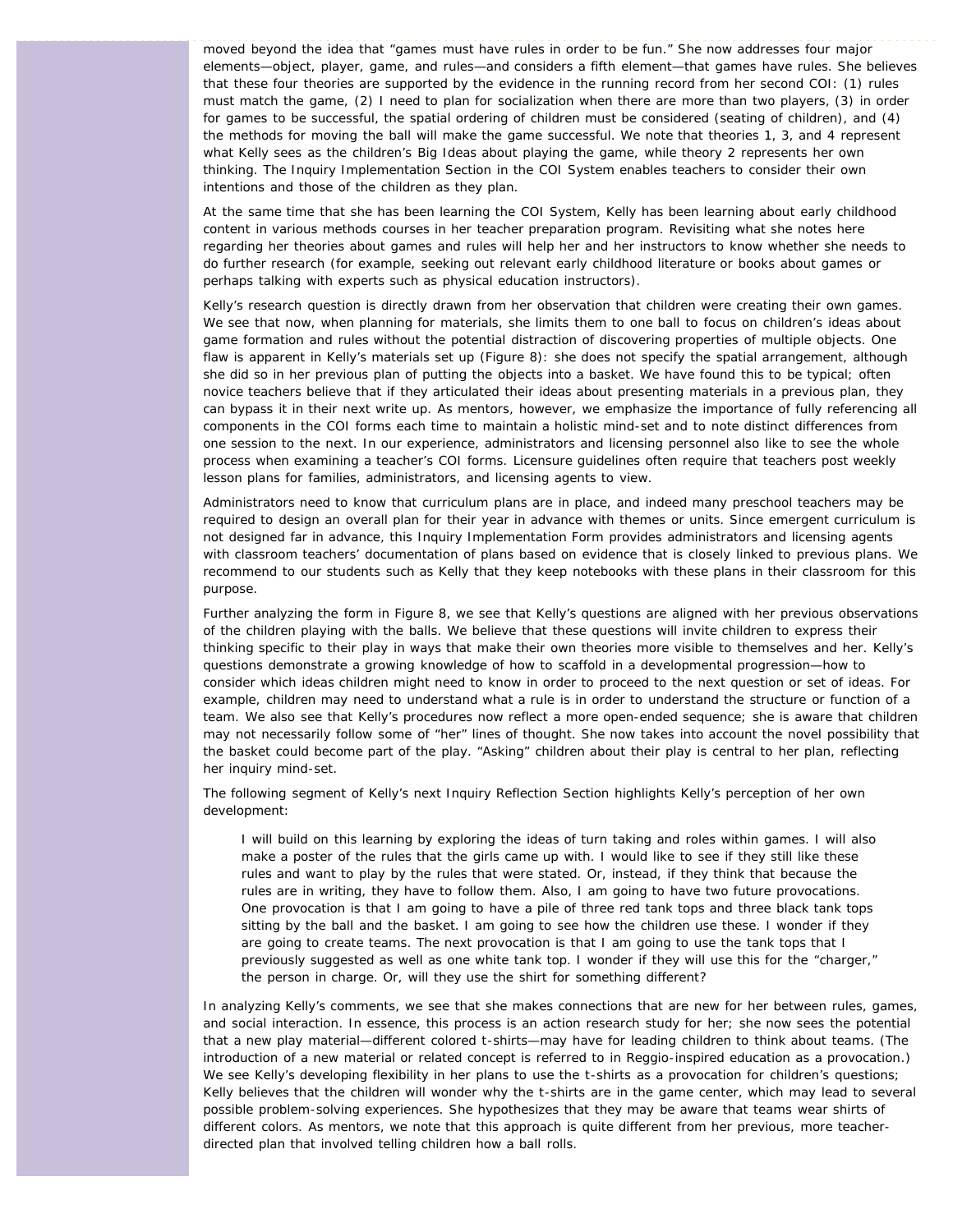## **Preliminary Discussion**

In this report, we have examined the COI records of one undergraduate preservice teacher and made some interpretation of her development as shown in her completed COI forms. We have not included other data relevant to the ongoing study of which this work is only a small part. For example, we also collected documentation of Kelly's interactions with her mentors, her classmates, and her supervising teacher in the university laboratory school classroom. Child change indicators also were not included here. All are important to our larger study of implementation of the COI with preservice teachers and with other populations.

We find that the COI provides evidence that we as mentors need to scaffold teachers' development. We are able to hold off on feedback in many areas, knowing that the COI will guide the teacher, for example, when Kelly realized that her original set up for play was oriented toward "teacher direction" as opposed to more open-ended exploration. She learned from her reflection on the evidence of her experience, as noted in the COI, that she needed to shift her strategy.

Our findings, including what we have seen with Kelly, suggest that with consistent use of the COI System throughout a semester both preservice and inservice teachers become increasingly proficient at planning provocations while maintaining flexibility, showing both insight and the use of high-level thinking—synthesis and knowledge application. We often observe this kind of progress early on in teacher development when using the COI System.

From our ongoing analysis of data collected from preservice teachers such as Kelly, several themes have emerged related to their perceptions of their own development with regard to using the COI System. These themes include *engaging in collaborative inquiry, using documentation record data as a memory tool, understanding what children know (and they know more than we imagined), choosing the right materials to extend play concepts, valuing mistakes, following the pace of children, and re-representation as a means to stay on topic vs. changing direction.*

Our analysis of data from both UM-D and ETSU has suggested four potential levels of development regarding inquiry among teachers using the COI System. We have articulated these four levels from *Inexperienced* to *Reflective* in a rubric that enables us to further study the effectiveness of the COI System. We are examining reliability and validity, and we are determining the feasibility of using the COI System across a broad range of conditions.

## **Future Directions**

The COI System differs significantly from approaches that emphasize skill development and activities that have discrete beginning and end points, rather than focusing on the child's conceptual development (Broderick & Hong, 2005). Our ongoing use of the COI includes several lines of inquiry, and additional potential research directions are suggested.

We are planning longitudinal inquiry to identify and investigate empirical indicators of child change among children ages 3–6, sensitive to inquiry instruction, for example, communication, problem solving, and representation. Ultimately, we expect to explore possible links to more distal indicators such as literacy and performance in academic areas—for example, does a relationship exist between use of the COI System by teachers and child progress in such content domains as mathematics, science, language arts, and music? Another potential direction for study is whether or not integration of these domains progresses naturally in the children's emergent inquiry as teachers use the COI System.

We anticipate investigating what point in a candidate's program of study might be the "optimal time" for introduction and practice with the COI System. Direct study of the feasibility of implementing the COI System in diverse environments is another potentially fruitful area. For example, preservice teachers and inservice teachers often initially express concern over the time required to complete COI forms and the feasibility of using the COI System in their planning. In our university courses, preservice teachers have COI planning time incorporated into class sessions where we can mentor their progress. We have found that inservice teachers whom we mentor adapt the COI in ways that do not require them to complete all COI forms from one day to the next. Investigation of these adaptations is ongoing in the context of previously mentioned studies using the COI rubric as a measure of teacher development from *Inexperienced* to *Reflective*. In preschool settings, the pivotal role of directors in facilitating teachers' use of the Cycle of Inquiry System could also be studied. We are also investigating the ways that teachers' multilayered weaving of multiple threads of inquiry for planning purposes may be made visible using the COI System.

Preservice teacher education can provide a starting point for constructing norms of good teaching. In our experience, the COI System supports an active research method of curriculum development with teachers as active participants. Development of the COI System is iterative and ongoing; we hope to collaborate with others who wish to investigate implementation of emergent inquiry using the COI System.

## **Acknowledgments**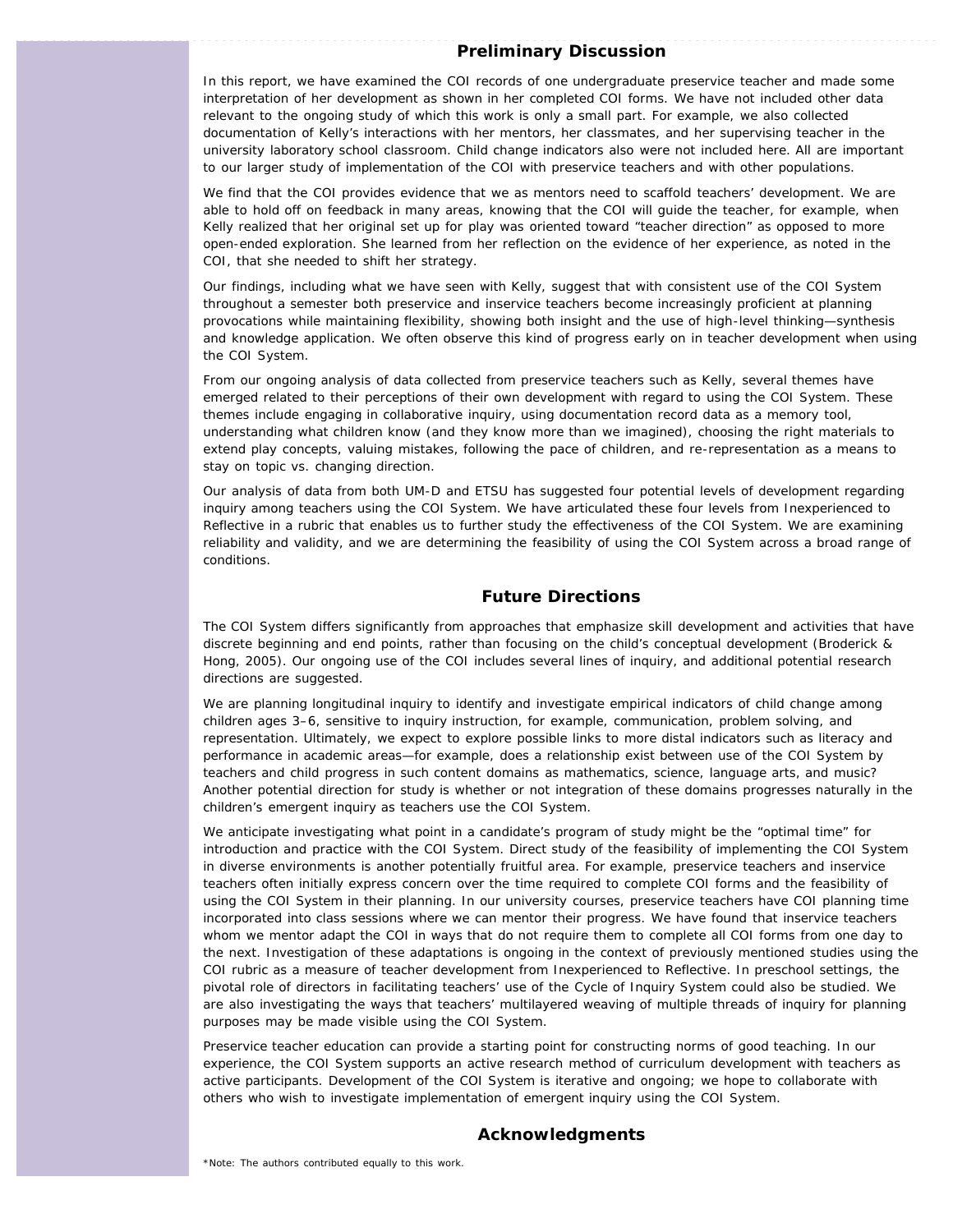Thanks to Michael Garrett, East Tennessee State University doctoral fellow, for his editorial comments. We also thank our students for their participation in our ongoing study. We invite educators interested in using the COI to contact us to collaborate and share their data.

#### **References**

Broderick, Jane Tingle. (2004). *The BNS: A notation system for developing better ideas about children's strategies.* Unpublished doctoral dissertation, University of Massachusetts, Amherst.

Broderick, Jane Tingle, & Hong, Seong Bock. (2003). *The cycle of inquiry system.* Unpublished observation and planning tool.

Broderick, Jane Tingle, & Hong, Seong Bock. (2005). *The cycle of inquiry system—2005 revision.* Unpublished observation and planning tool.

Broderick, Jane Tingle, & Hong, Seong Bock. (2007). *The cycle of inquiry system—2007 revision.* Unpublished observation and planning tool.

Carter, Margie, & Curtis, Deb. (1994). *Training teachers: A harvest of theory and practice.* St. Paul, MN: Redleaf Press.

Chaillé, Christine. (2008). *Constructivism across the curriculum in early childhood classrooms: Big ideas as inspiration.* New York: Allyn & Bacon.

DeVries, Rheta; Zan, Betty; Hildebrandt, Carolyn; Edmiaston, Rebecca; & Sales, Christina. (2002). *Developing* constructivist early childhood curriculum: Practical principles and activities. New York: Teachers College Press.

Duckworth, Eleanor. (2006). *The having of wonderful ideas: And other essays on teaching and learning* (3rd ed.). New York: Teachers College Press.

Edwards, Carolyn; Gandini, Lella; & Forman, George (Eds.). (1998). *The hundred languages of children: The Reggio Emilia approach—Advanced reflections* (2nd ed.). Greenwich, CT: Ablex.

Elstgeest, Jos. (2001). The right question at the right time. In Wynne Harlan (Ed.), *Primary science: Taking the plunge* (2nd ed., pp. 25-47). Portsmouth, NH: Heinemann.

Epstein, Ann S. (2003). How planning and reflection develop young children's thinking skills. *Young Children, 58*(5), 28-36.

Forman, George E., & Kuschner, David S. (1983). *The child's construction of knowledge: Piaget for teaching children.* Washington, DC: National Association for the Education of Young Children.

Fosnot, Catherine Twomey. (1996). *Constructivism: Theory, perspectives, and practice.* New York: Teachers College Press.

Fromberg, Doris Pronin. (2003). Professionalism in early childhood teacher education in an era of elevated standardization and minimalist testing. *Journal of Early childhood Teacher Education, 24*(2), 103-109.

Gandini, Lella, & Goldhaber, Jeanne. (2001). Two reflections about documentation. In Lella Gandini & Carolyn Pope Edwards (Eds.), *Bambini: The Italian approach to infant/toddler care* (pp. 124-145). New York: Teachers College Press.

Giudici, Claudia; Rinaldi, Carla; & Krechevsky, Mara (Eds.). (2001). *Making learning visible: Children as individual and group learners*. Cambridge, MA: Project Zero; Reggio Emilia, Italy: Reggio Children.

Goldhaber, Jeanne. (2009, February). Valuing children as citizens of their community and stewards of the natural world. In J. Kaminski (facilitator), *Innovations in early childhood education: A seminar series for early childhood educators.* Wayne State University, Detroit, MI.

Harman, Willis, & Rheingold, Howard. (1984). *Higher creativity: Liberating the unconscious for breakthrough insights.* New York: Tarcher/Putnam.

Hendrick, Joanne. (1997). *First steps toward teaching the Reggio way.* Upper Saddle River, NJ: Merrill.

Hoisington, Cynthia. (2002). Using photographs to support children's science inquiry. *Young Children, 57*(5), 26-30, 32.

Hong, Seong Bock. (1998). *Documentation panel-making and revisiting using technology to enhance observation and instruction skills in student teachers.* Doctoral dissertation, University of Massachusetts, Amherst. (UMI No. 9841879)

Piaget, Jean. (1977). The development of thought: Equilibration of cognitive structures. New York: Viking Press.

Rinaldi, Carlina. (2006). *In dialogue with Reggio Emilia: Listening, researching, and learning.* New York: Routledge.

Thomson, Ralph. (1969). Learning to question. *Journal of Higher Education, 40*(6), 467-472.

Wien, Carol Anne (Ed.). (2008). *Emergent curriculum in the primary classroom: Interpreting the Reggio Emilia approach in schools.* New York: Teachers College Press.